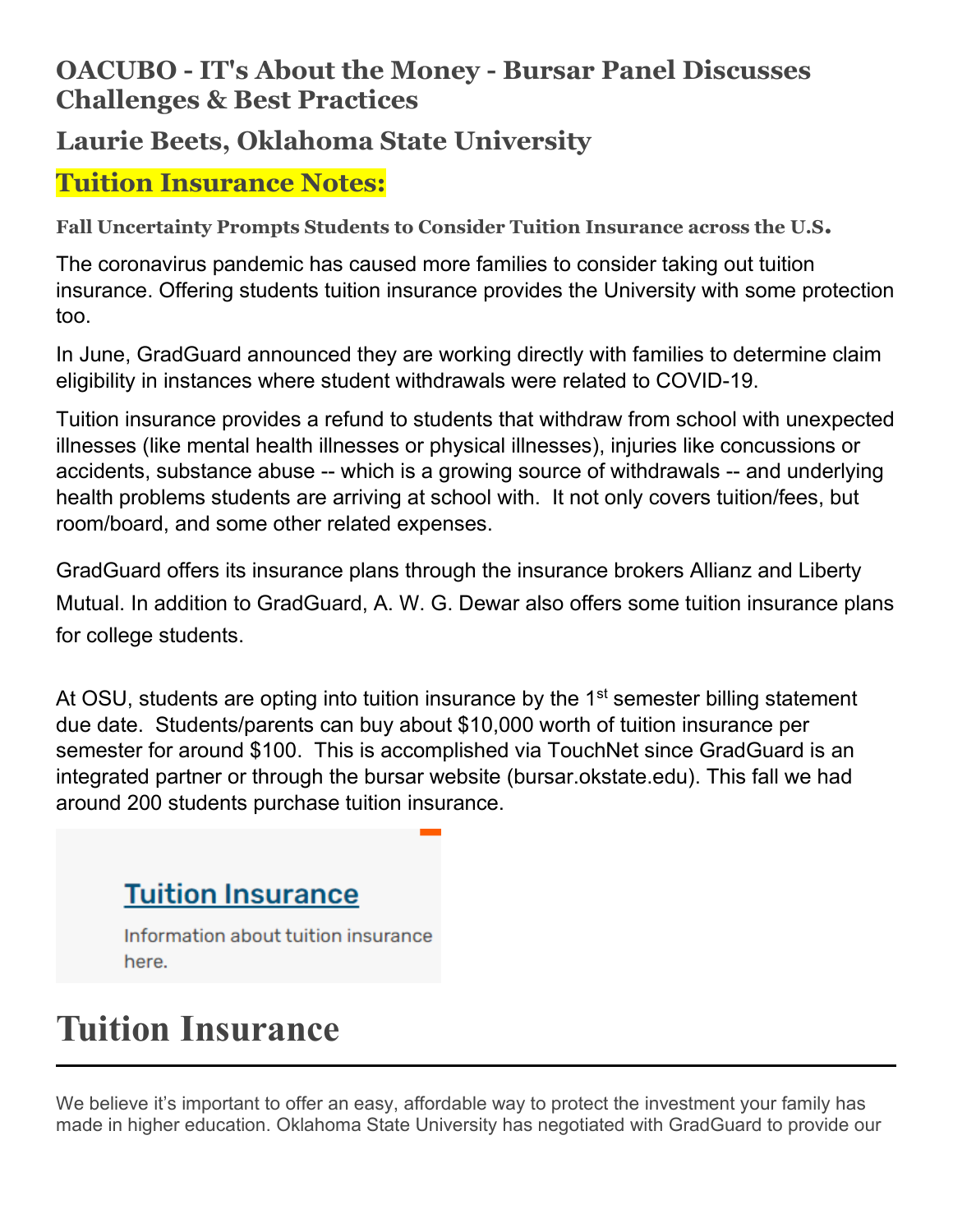families with tuition insurance by Allianz Global Assistance featuring special plans and rates not available to the general public.

This coverage expands the scope of our refund policy. Tuition insurance\* can reimburse up to 100% of your school expenses/payments after an unexpected withdrawal (at any time during the semester) for a covered illness, injury, mental health disorder, and more.

Based on the average cost of attendance and fees, we highly recommend \$10,000 in protection for \$99. Keep in mind that you can always choose your coverage limit and reimbursement can include:

- Tuition and Fees
- Room and Board
- Other school expenses, such as books

Plans also include Student Life Assistance: a 24-hour emergency hotline that offers students and parents even greater peace of mind.

At Oklahoma State University, we want the best for our students, and Allianz Global Assistance is a world-leader in specialty insurance and assistance—helping over 35 million people protect their tuition payments, travel plans and more each year.

#### [Learn More](http://www.gradguard.com/tuition/okstate)

Tuition Insurance Customer Service: 866-724-4384

Tuition Insurance Claims: Please call 1-888-427-5045 to begin the claim process

Terms, conditions, and exclusions apply. Insurance benefits underwritten by Jefferson Insurance Company (NY, Administrative Office: Richmond, VA), rated "A+" (Superior) by A.M. Best Co. Plan(s) only available to U.S. residents and may not be available in all jurisdictions. AGA Service Company is the licensed producer and administrator of this plan and an affiliate of Jefferson Insurance Company. The insured shall not receive any special benefit or advantage because of the affiliation between AGA Service Company and Jefferson Insurance Company. Non-insurance benefits/ products are provided and serviced by AGA Service Company. Any Non-Insurance Assistance services purchased are provided through AGA Service Company. Except as expressly provided under your plan, you are responsible for charges you incur from third parties. Contact AGA Service Company at 888-427-5045 or 9950 Mayland Drive, Richmond, VA 23233 or tuition@allianzassistance.com.

\*Withdrawal for psychological/mental disorder requires hospital admittance; physician recommendation to withdraw from institution is required and will be validated for withdrawal due to illness/injury or psychological/mental disorder

--------------------------------------------------------------

#### **Financial Responsibility Contract/Agreement –**

#### NACUBO issued Best Practices for Financial Responsibility Agreements with Students 8/10/18

Student financial responsibility agreements help ensure students understand their obligations and protect institutions. NACUBO provided sample language. Institution should consult with Legal counsel when implementing a student financial responsibility contract.

OSU has the on the bursar website (bursar.okstate.edu), provides during new student orientation, and a condensed version is in Touchnet students provide consent when logging in. Some pieces are also included in our collection letters for past due bursar accounts.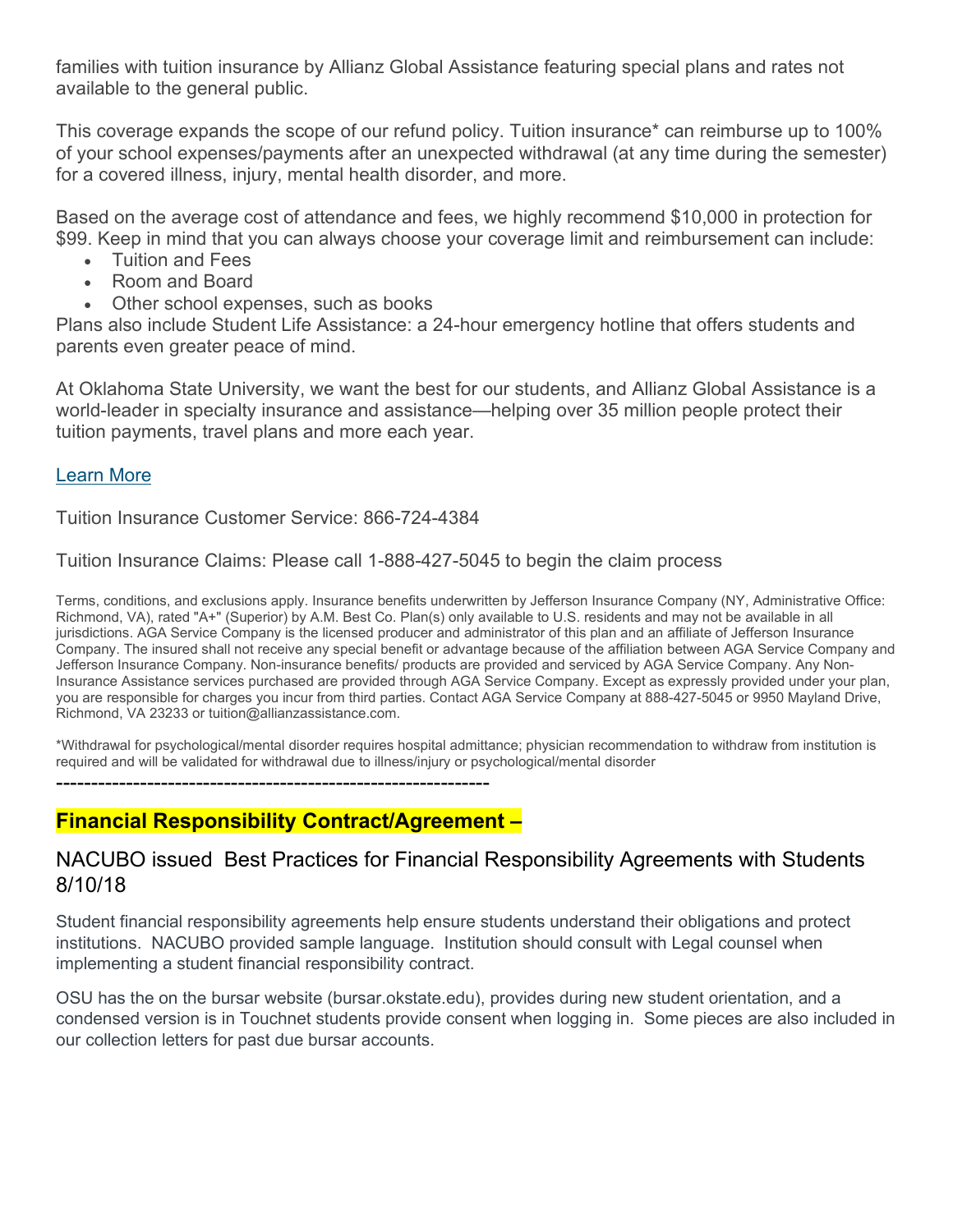OSU also has an employee financial contract provided at new employee orientation about bursar accounts.



## **Financial Responsibility Contract**

Enrollment at OSU incurs a financial obligation and responsibility to pay all amounts owed in a timely manner. In order to remain in favorable financial standing with the University, and continue to participate in educational programs, services, and benefits, a student must meet all financial obligations incurred at the University on or before the billing due dates.

# **Financial Responsibility**

Oklahoma State University corresponds electronically with account holders using your University email address. I understand I am responsible for regularly reading important information sent to my University email account and for taking action on any important correspondence sent to this address and maintaining adequate email space to ensure correspondence is received.

• I understand when I register for class at Oklahoma State University or receive any service from Oklahoma State University, I accept full responsibility to pay all tuition, fees and other associated costs assessed as a result of my registration and/or receipt of services**.** I further understand and agree that my registration and acceptance of these terms constitutes a promissory note agreement to pay my financial obligation (i.e., a financial obligation in the form of an educational loan as defined by the U.S. Bankruptcy Code at 11 U.S.C. §523(a)(8)) in which Oklahoma State University is providing me educational services, deferring some or all on my payment obligation for those services, and I promise to pay all assessed tuition, fees and other associated costs by the published due date.)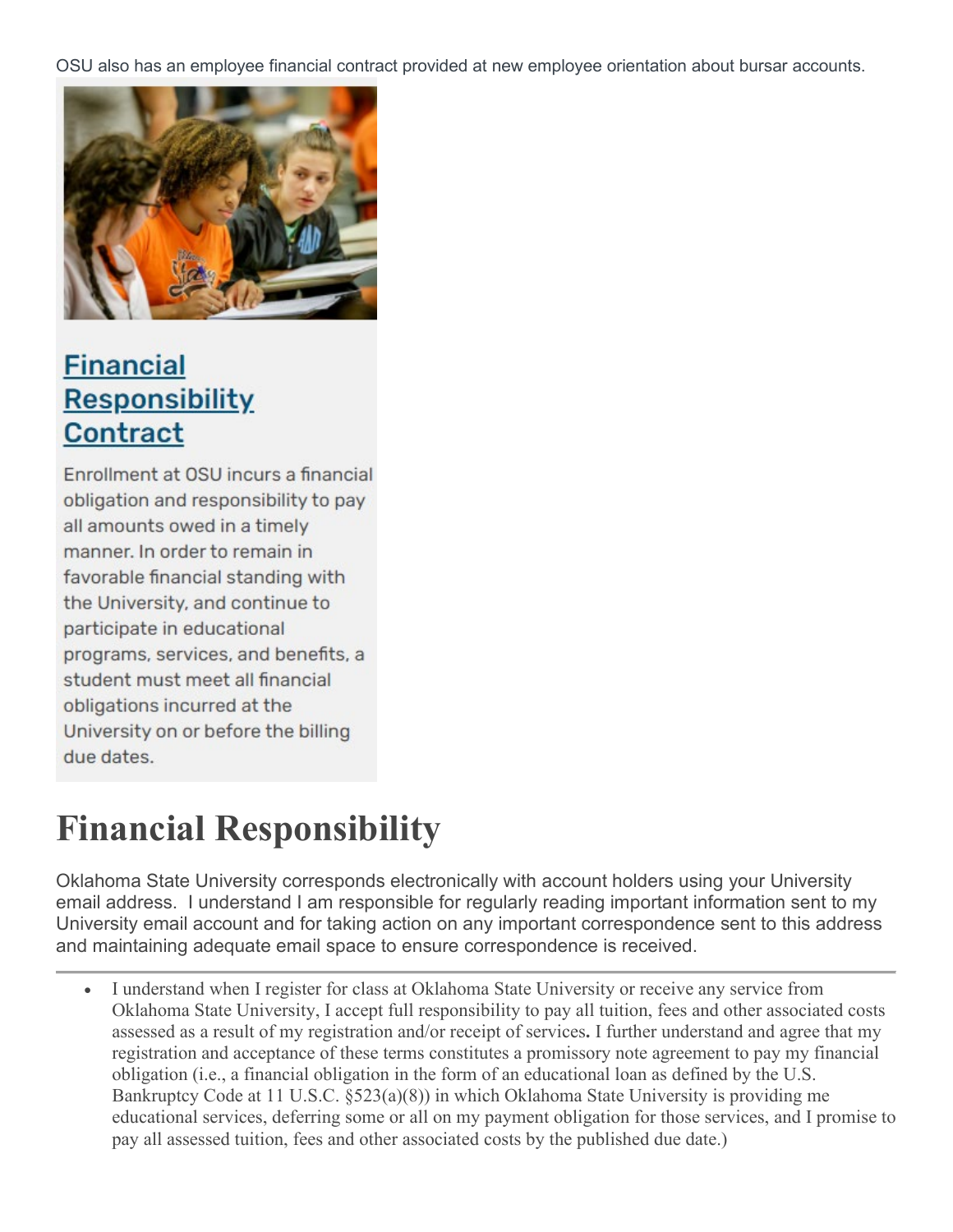- I understand and agree if I drop or withdraw from some or all of the classes for which I register, I will be responsible for paying all or a portion of tuition and fees in accordance with the published tuition refund schedule at Oklahoma State University, available at [http://registrar.okstate.edu/University-Catalog-](http://registrar.okstate.edu/University-Catalog-Registrar#adding)[Registrar#adding.](http://registrar.okstate.edu/University-Catalog-Registrar#adding) I have read the terms and conditions of the published tuition refund schedule and understand those terms are incorporated herein by reference. **I further understand my failure to attend class or receive a bill does not absolve me of my financial responsibility as described above.**
- If I decide to completely withdraw from OSU, I will follow [these instructions,](https://registrar.okstate.edu/registration_enrollment/#Withdrawing) which I understand and agree are incorporated herein by reference.
- I also understand if I **enroll in classes or my advisor enrolls me in classes at Oklahoma State University and I do not attend these classes,** I am still held responsible to pay the required tuition and fees if I fail to withdraw by the published dates.
- I understand and accept I am responsible for all charges on my account, including parking permits, parking fines, athletic tickets, health service charges, student store charges, etc. as well as educational expenses.
- I understand OSU uses an email notification as its official billing method when my billing statement is available to view online, and I am responsible for viewing and paying my bursar account by the scheduled due date. I further understand failure to review my billing statement does not constitute a valid reason for not paying my bill on time. Statements are located online through [Banner Self-Service.](http://my.okstate.edu/)
- I understand that administrative, clerical or technical billing errors do not absolve me of my financial responsibility to pay the correct amount of tuition, fees and other associated financial obligations assessed as a result of my registration at OSU.
- I understand and agree it is my responsibility to notify my parents/legal guardian of my account balance or set up my parents/legal guardian as an authorized user to access my statement through the authorized user link located on the bursar website.
- I understand if I have a past due balance, I will lose my charging privilege on campus. This does not affect a meal plan unless the contracted amount is used.
- I understand and agree if I fail to pay my bursar account balance or any monies due and owed to Oklahoma State University by the scheduled due date, OSU will place a financial **hold** on my bursar account, preventing me from registering for future classes, requesting transcripts, or receiving my diploma.
- I understand and agree if I enroll prior to the financial hold being placed on my account, my enrollment is subject to cancellation if my balance is not paid to current. I also understand if I am participating in the Payment Plan and my payments are not current, my enrollment is also subject to cancellation.
- I understand and agree failure to pay my bursar account balance or any monies due and owed to Oklahoma State University prior to the 15<sup>th</sup> of the month will result in my account being assessed a 1.5% monthly (19.56 APY) finance charge on any past due balance until my account is paid in full.
- I understand and accept if I have an unpaid balance at Oklahoma State University and do not make acceptable payment arrangements to bring my account current, OSU will refer my delinquent account to an external collection agency. I further understand I will reimburse the University the fees of any collection agency, which may be based on a percentage at a maximum of 33.3% of the debt, and all collection-related costs and expenses, including reasonable attorney's fees, the University incurs in such collection efforts. This will be assessed to my bursar account and included in the balance due. Finally, I understand this will result in endangering my credit rating on a local and/or national level by being reported to all three credit bureau's (Equifax, TransUnion, Experian). The University will also exercise the right to request an Oklahoma State Tax refund hold to offset the outstanding debt.
- I understand and agree Oklahoma State University uses email as an official method of communication and I am responsible for reading the emails I receive from OSU on a timely basis.
- I authorize Oklahoma State University and its agents/contractors to contact me via current and any future cellular phone number(s), including text message, email address(es), or wireless device(s) regarding my delinquent bursar account/loan(s), any other debt I owe to Oklahoma State University or to receive general information from OSU. I authorize OSU and its agents, representatives, and attorneys (including collection agencies) to use automated telephone dialing equipment, artificial or pre-recorded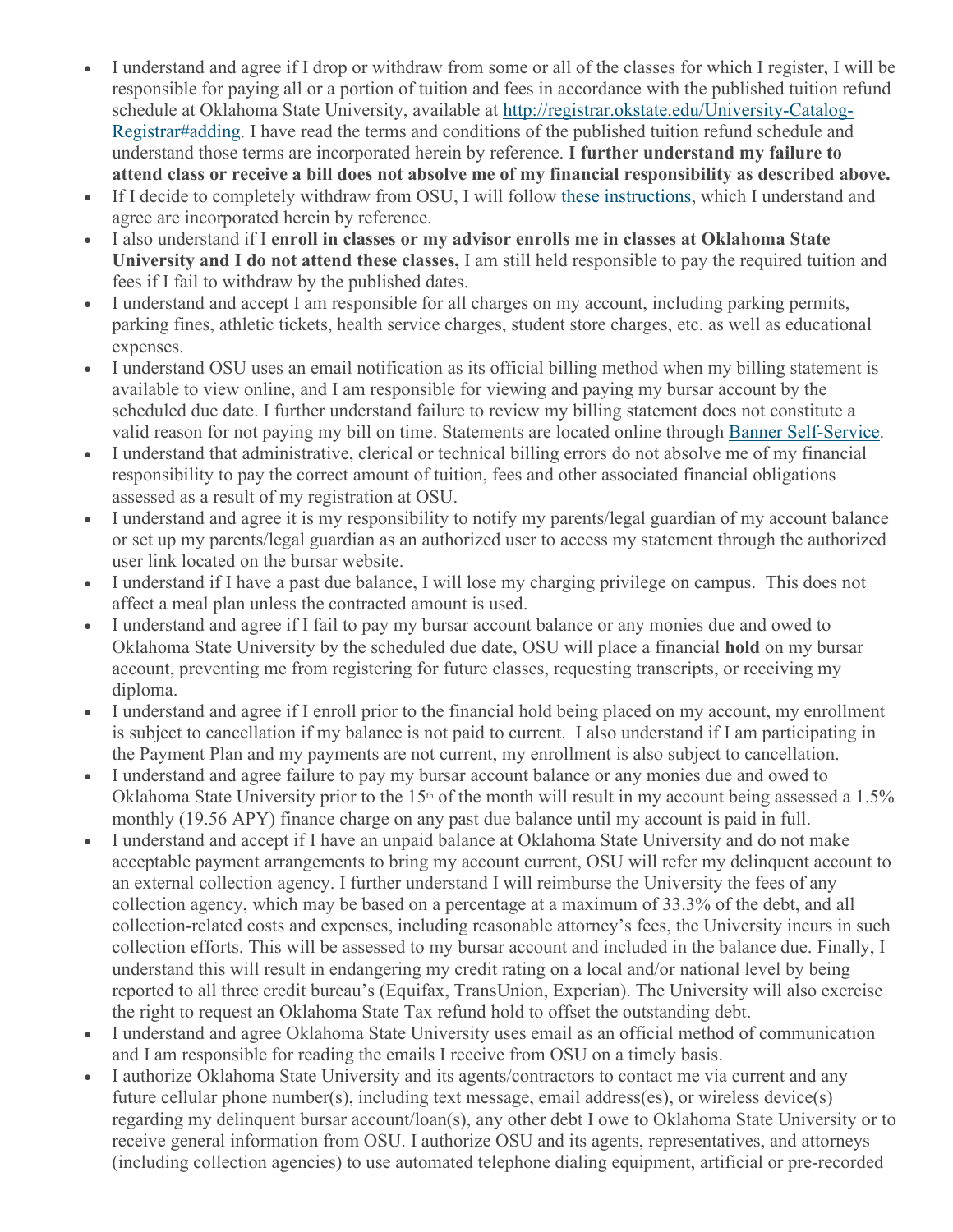voice or text messages, and personal calls and emails, in their effort to contact me for purposes of collecting any portion of my account balance/financial obligation which is past due. Furthermore, I understand I may withdraw my consent to call my cellular phone by submitting my request in writing to Oklahoma State University or its agents on behalf of OSU.

- I understand and agree I am responsible for keeping OSU records updated with my current physical address, email address(es), and phone numbers by logging into [Student Self-Service](http://my.okstate.edu/) or contacting the University. Upon leaving Oklahoma State University for any reason, it is my responsibility to provide OSU with updated contact information for purposes of continued communication regarding any amounts due and owed to OSU.
- I understand my Financial Aid Award is contingent upon my continued enrollment and attendance in each class upon which my financial aid eligibility was calculated. If I drop any class before completion, I understand my financial aid eligibility may decrease and some or all of the financial aid maybe retracted. I further understand if some or all on my aid is retracted because I dropped or failed to attend class, I agree to pay all charges the retracted aid previously paid as well as retracted aid for which I was previously eligible that disbursed to my account which resulted in a credit balance and was refunded to me.
- I understand any federal Title IV financial aid received will apply to only educational expenses on my account for tuition/fees, housing/meals and books. I must authorize OSU to apply my Title IV financial aid to pay all other charges assessed to my account such as student store charges, student insurance, parking permits/fines, athletic tickets or any other educational related charges. I further understand this authorization will remain in effect until I rescind it and I may withdraw it at any time by completing the Title IV Authorization form on the bursar website.
- I understand once all my financial aid is applied to my bursar account, I am responsible to pay any charges still outstanding and new charges by the due date.
- I understand and agree if my account balance is less than \$200, I must authorize OSU to use any future Title IV aid to be applied to my account to cover prior year charges. I further understand this authorization will remain in effect until I rescind it and I may withdraw it at any time by completing the Title IV Authorization form on the bursar website.
- I understand that all prize, awards, scholarships and grants awarded to me by OSU will be credited to my bursar account and applied toward any outstanding balance. I further understand that my receipt of a prize, award, scholarship or grant is considered a financial resource according to federal Title IV financial aid regulations, and may therefore reduce my eligibility for other federal and/or state financial aid (i.e., loans, grants, Federal Work Study) which, if already disbursed to my account, must be reversed and returned to the aid source.
- If my federal or institutional financial aid or third-party sponsor payment is either not received by Oklahoma State University or I lose my financial aid or sponsorship eligibility for the semester, I assume responsibility for paying all financial obligations.
- I understand if I have a student Direct Subsidized/Unsubsidized Loan, Perkins Loans, Health Professions Student Loan, and/or Murray Case Sells Loan, I am responsible for completing the required exit counseling upon leaving the university.
- I understand and agree in the event I have a return check on my account I will be charged a \$30 return check fee. I understand I am responsible for all dishonored payments which have been presented on my behalf. I understand if a payment is returned to the University by the bank and the payment was made to get enrolled, the Bursar may cancel my enrollment during the drop/add timeframe and may require certified funds for hold clearances.
- I understand Oklahoma State University is bound by the **Family Educational Rights to Privacy Act (FERPA)** which prohibits OSU from releasing any information from my educational record including bursar account information without my written permission or PROXY. Therefore, I understand if I want OSU to share information from my education record with someone other than myself, I must provide written permission by completing the release form in the Registrar Office or by completing the PROXY tab in the student portal.